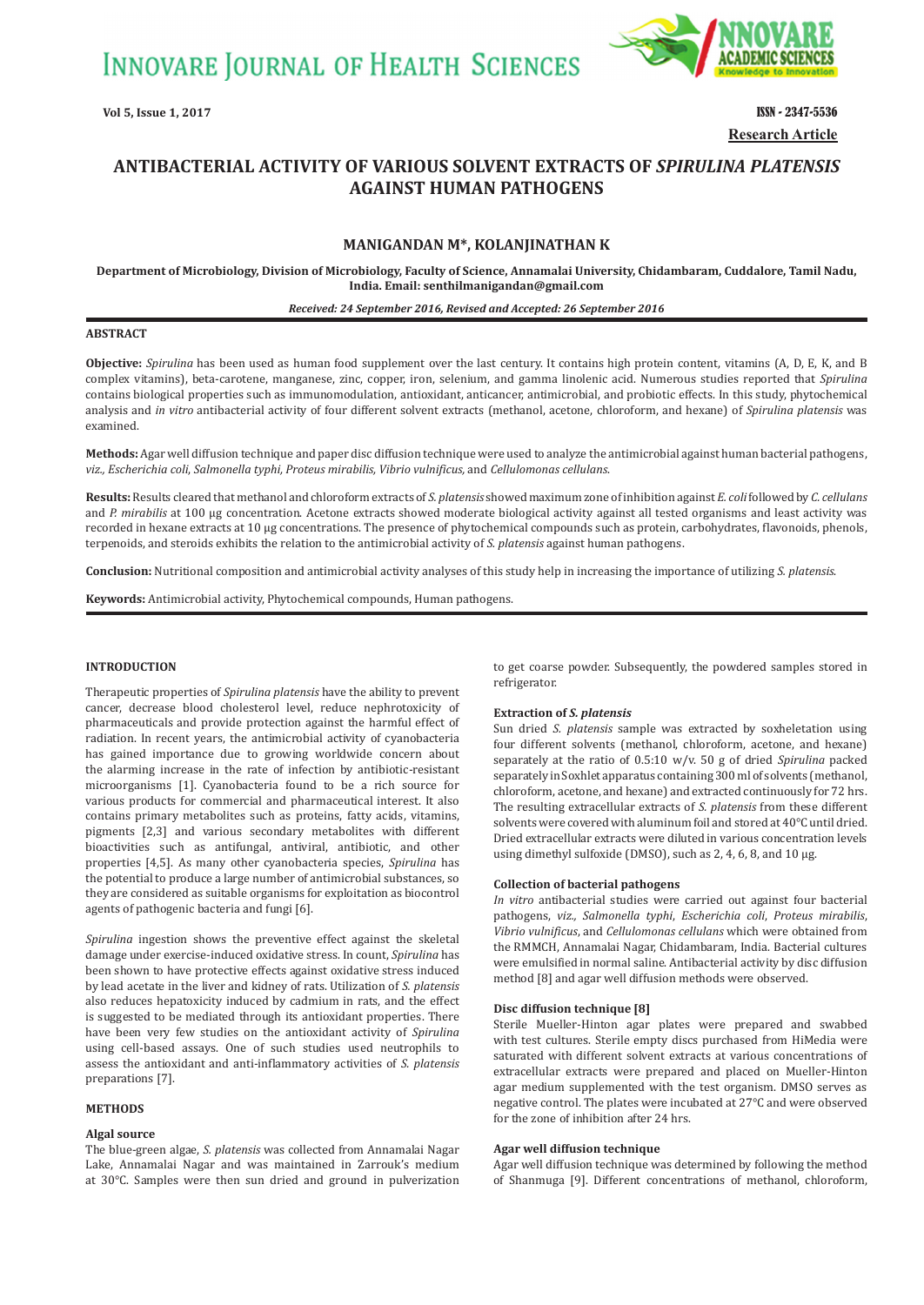acetone, and hexane extracts of *S. platensis* were tested against selected bacterial pathogens. They were cultivated in Mueller-Hinton agar media for bacteria. Using a sterile cork borer, wells were cut in MHA. *S. platensis* extracts of different solvent extracts in various concentrations were added in respective wells. Then incubated at 37°C for 24 hrs and after incubation, the zone of inhibition around the well was observed and tabulated.

#### **Qualitative phytochemical screening**

The homogenized biomass was then extracted in different solvents for an hour each in an all-glass filtration chamber, using 100 ml ethanol (90%; for flavonoids, alkaloids, phenols, tannins, and saponins), 100 ml methanol (80%; for aldehydes, sterols, and terpenes), and 100 ml n-hexane (polyunsaturated fatty acids), following different methods referenced in Table 1.

## **RESULTS AND DISCUSSION**

# **Disc diffusion technique**

In the case of the methanol extracts at 10 µg concentration showed more potent antibacterial activity than other extracts tested. Maximum zone of inhibition was observed against the *E. coli* of 26.0 mm, followed by *P. mirabilis* of 22.0 mm, and the least was recorded in *C. cellulans*. From the chloroform extracts, *V. vulnificus* showed maximum antimicrobial activity of 23.0 mm zone of inhibition followed by *P. mirabilis* of 19.0 mm and the least was recorded in *E. coli* of 16.0 mm. In acetone extracts, *P. mirabilis* showed highest antibacterial activity of 21.0 mm zone of inhibition, followed by *V. vulnificus* of 17.0 mm zone of inhibition, and the least was recorded in *E. coli* and *S. typhi* of 15.0 mm zone of inhibition.

In hexane extract, *V. vulnificus* and *C. cellulans* organisms showed maximum antibacterial activity of 17.0 mm zone of inhibition, followed by *S. typhi* of 14.0 mm zone of inhibition and the least was recorded in *E. coli* of 11.0 mm zone of inhibition. Ampicillin at 10 µg concentration was used as positive control zone of inhibition observed for the clinical pathogens were tabulated. *E. coli* showed 15 mm zone of inhibition, *S. typhi* and *C. cellulans* showed 12 mm zone of inhibition, *P. mirabilis* and *V. vulnificus* showed 14 mm zone of inhibition against the positive control ampicillin (Fig. 1).

## **Agar well diffusion technique**

The methanol extract of *S. platensis* showed maximum antibacterial activity than other solvent extracts at 10 µg of 27.0 mm against *E. coli* and an adequate activity of 24.0 mm against *S. typhi*, 23.0 mm against *P. mirabilis*, 22.0 mm against *V. vulnificus*, 21.0 mm against, and 8mm against *C. cellulans.* Next to methanol, chloroform extracts at 10 µg of *S. platensis* showed maximum antibacterial activity of 24.0 mm against *E. coli,* 19.0 mm against *S. typhi*, 21.0 mm against *P. mirabilis*, 20.0 mm against *V. vulnificus*, 19.0 mm against, and 8 mm against *C. cellulans.*

Following chloroform, acetone extracts showed maximum antibacterial activity at 10 µg against *E. coli* and *S. typhi* of 18.0 mm, 17.0 mm against *P. mirabilis,* and 16.0 mm against *C. cellulans.* Least antibacterial activity

**Table 1: Different types of phytochemical compounds were screened using the following assays**

| <b>Phytochemicals</b> | <b>Methods</b>       | <b>References</b>         |
|-----------------------|----------------------|---------------------------|
| Alkaloids             | Mayer's and          | Scholz and Liebezeit [10] |
|                       | Wagner's reagent     |                           |
| <b>Flavonoids</b>     | Shinoda test         | Scholz and Liebezeit [10] |
| Phenols               | Folin-Ciocalteau     | LeBlanc et al. [11]       |
| <b>Tannins</b>        | Gelatin - Salt Block | Scholz and Liebezeit [10] |
|                       | test                 |                           |
| Saponins              | Frothing test        | Scholz and Liebezeit [10] |
| Aldehydes             | Schiff's and         | Scholz and Liebezeit [10] |
|                       | Fehling's test       |                           |
| Sterols               | Liebermann-          | Stadtman [12]             |
|                       | Burchard test        |                           |
| Terpenes              | Salkowski test       | Harborne [13]             |

was observed in hexane extracts of *S. platensis* at 10 µg. Inhibition zone of 16.0 mm against *E. coli*, 15.0 mm against *S. typhi* and *V. vulnificus*, and 14.0 mm against *P. mirabilis* and *C. cellulans*. Ampicillin at 10 µg concentration was used as positive control and the zone of inhibition observed for the clinical pathogens were tabulated. *E. coli* showed 15 mm zone of inhibition, *S. typhi* and *C. cellulans* showed 12 mm zone of inhibition, *P. mirabilis* and *V. vulnificus* showed 14 mm zone of inhibition against the positive control ampicillin (Fig. 2).

## **Phytochemicals in** *S. platensis*

The phytochemical compounds in *S. platensis* were screened using various methods. The presence of these phytochemicals effectively increases the antibiotic efficacy of *S. platensis*. The results showed the presence of high level of protein (68.42 µg/g), carbohydrates (10.73  $\mu$ g/g), ash (09.15  $\mu$ g/g) and low lipid content (2.05  $\mu$ g/g), phenols, triterpenoids, steroids, flavonoids, and saponins.

# **DISCUSSION**

Extracts from *S. platensis* inhibited the growth of *E. coli*, *Pseudomonas aeruginosa*, *Staphylococcus aureus*, *S. typhi,* and *Klebsiella pneumoniae*. They used hexane, ethyl acetate, dichloromethane, and methanol to obtain the phenolic extracts, and the methanolic extracts exhibited maximum activity [14]. Parisi *et al.* [15] also found high antimicrobial activity of phenolic compounds in methanol extracts from *S. platensis* against *S. aureus.* The antibacterial effects of methanol extracts *S. platensis* against *S. aureus* and *Salmonella typhimurium* using both agar well diffusion method and paper disc diffusion method at concentrations from 250 up to 7000 ppm and observed all the tested bacteria showed inhibition [16].



**Fig. 1: Disc diffusion technique at various concentrations. M: Methanol extract; C: Chloroform extracts; A: Acetone extracts; H: Hexane extracts, Positive control: Ampicillin 10 µg**



**Fig. 2: Agar well diffusion method. M: Methanol extract; C: Chloroform extracts; A: Acetone extracts; H: Hexane extracts, positive control: Ampicillin 10 µg**